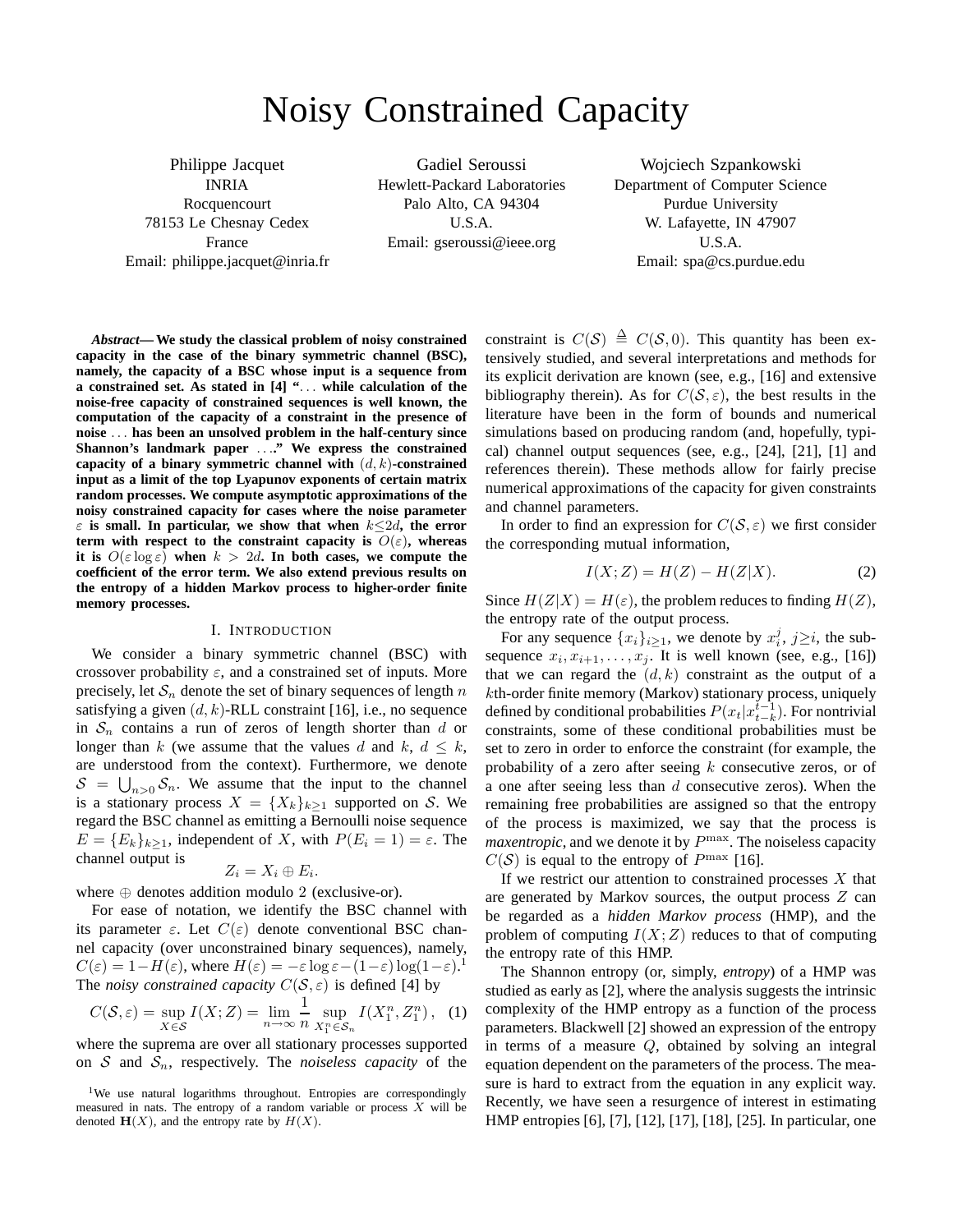recent approach is based on computing the coefficients of an asymptotic expansion of the entropy rate around certain values of the Markov and channel parameters. The first result along these lines was presented in [12], where the Taylor expansion around  $\varepsilon = 0$  is studied for a binary HMP of order one. In particular, the first derivative of the entropy rate at  $\varepsilon = 0$  is expressed very compactly as a Kullback-Liebler divergence between two distributions on binary triplets, derived from the marginals of the input process  $X$ . It is also shown in [12] that the entropy rate of a HMP can be expressed in terms of the top Lyapunov exponent of a random process of  $2\times 2$ matrices (cf. also [9], where the capacity of certain channels with memory is also shown to be related to top Lyapunov exponents). Further improvements, and new methods for the asymptotic expansion approach were obtained in [17], [25], and [7]. In [18] the authors express the entropy rate for a binary HMP where one of the transition probabilities is equal to zero as an asymptotic expansion including a  $O(\varepsilon \log \varepsilon)$  term. As we shall see in the sequel, this case is related to the  $(1, \infty)$ (or the equivalent  $(0, 1)$ ) RLL constraint. Analyticity of the entropy as a function of  $\varepsilon$  was studied in [6].

In Section II of this paper we extend the results of [12], [13] on HMP entropy to higher order Markov processes. We show that the entropy of a rth-order HMP can be expressed as the top Lyapunov exponent of a random process of matrices of dimensions  $2^r \times 2^r$  (cf. Theorem 1), extending the result for  $r = 1$  in [12], [13]. As an additional result of this work, of interest on its own, we derive the asymptotic expansion of the HMP entropy rate around  $\varepsilon = 0$  for the case where all transition probabilities are positive (cf. Theorem 2). In particular, we derive an expression for the first derivative of the entropy rate as the Kullback-Liebler divergence between two distributions on  $2r+1$ -tuples, again generalizing the formula for  $r=1$  [12]. The results of Section II are applied, in Section III, to express the noisy constrained capacity as a limit of top Lyapunov exponents of certain matrix processes. These exponents, however, are notoriously difficult to compute [23]. Hence, as in the case of the entropy of HMPs, it is interesting to study asymptotic expansions of the noisy constrained capacity. In Section III-B, we study the asymptotics of the noisy constrained capacity, and we show that for  $(d, k)$  constraints with  $k \le 2d$ , we have  $C(S, \varepsilon) = C(S) + K \varepsilon + O(\varepsilon^2 \log \varepsilon)$ , where  $K$  is a well characterized constant. On the other hand, when  $k > 2d$ , we have  $C(S, \varepsilon) = C(S) + L \varepsilon \log \varepsilon + O(\varepsilon)$ , where, again,  $L$  is a well-characterized constant. The latter case covers the  $(0, 1)$  constraint (and also the equivalent  $(1, \infty)$  constraint). Our formula for the constant L in this case is consistent with the one derived from the results of [18].

We remark that recently Han and Marcus [8] reached similar conclusions and obtained some generalizations.

## II. ENTROPY OF HIGHER ORDER HMPS

Let  $X = \{X_i\}_{i>1}$  be an *r*th-order stationary *finite memory (Markov) process* over a binary alphabet  $A = \{0, 1\}$ . The process is defined by the set of conditional probabilities  $P(X_t = 1 | X_{t-r}^{t-1} = a_1^r), a_1^r \in A^r$ . The process is equivalently

interpreted as the Markov chain of its *states*  $s_t = X_{t-r}^{t-1}$ ,  $t > 0$  (we assume  $X_{-r+1}^0$  is defined and distributed according to the stationary distribution of the process).<sup>2</sup> Clearly, a transition from a state  $u \in A^r$  to a state  $v \in A^r$  can have positive probability only if u and v satisfy  $u_2^r = v_1^{r-1}$ , in which case we say that (u, v) is an *overlapping* pair. The *noise process*  $E = \{E_i\}_{i>1}$  is Bernoulli (binary i.i.d.), independent of X, with  $P(E_i=1) = \varepsilon$ . Finally, the HMP is

$$
Z = \{Z_i\}_{i \ge 1}, \quad Z_i = X_i \oplus E_i, \ i \ge 1. \tag{3}
$$

Let  $Z_i = (Z_i, Z_{i+1}, \ldots, Z_{i+r-1})$  and  $E_i =$  $(E_i, \ldots, E_{i+r-1})$ . Also, for  $e \in \{0, 1\}$ , let  $\widetilde{E}_i^e$  =  $(e, E_2, \ldots, E_{i+r-1})$ . We next compute<sup>3</sup>  $P(\tilde{Z}_1^n)$  (equivalently,  $P(Z_1^{n+r-1})$ ). From the definitions of X and E, we have

$$
P(\widetilde{Z}_1^n, \widetilde{E}_n) = \sum_{e \in \mathcal{A}} P(\widetilde{Z}_1^n, \widetilde{E}_n, E_{n-1} = e)
$$
(4)  
= 
$$
\sum_{e \in \mathcal{A}} P(\widetilde{Z}_1^{n-1}, Z_{n+r-1}, E_{n-1} = e, \widetilde{E}_n)
$$
  
= 
$$
\sum_{e \in \mathcal{A}} P(Z_{n+r-1}, E_{n+r-1} | \widetilde{Z}_1^{n-1}, \widetilde{E}_{n-1}^e) P(\widetilde{Z}_1^{n-1}, \widetilde{E}_{n-1}^e)
$$
  
= 
$$
\sum_{e \in \mathcal{A}} P(E_{n+r-1}) P_X(\widetilde{Z}_n \oplus \widetilde{E}_n | \widetilde{Z}_{n-1} \oplus \widetilde{E}_{n-1}^e) P(\widetilde{Z}_1^{n-1}, \widetilde{E}_{n-1}^e).
$$

Observe that in the last line the transition probabilities  $P_X(\cdot|\cdot)$  are with respect to the original Markov chain.

We next derive, from (4), an expression for  $P(\tilde{Z}_1^n)$  as a product of matrices. In what follows, vectors are of dimension  $2^r$ , and matrices are of dimensions  $2^r \times 2^r$ . We denote *row* vectors by bold lowercase letters, matrices by bold uppercase letters, and we let  $1 = [1, \ldots, 1]$ ; superscript t denotes transposition. Entries in vectors and matrices are indexed by vectors in  $A<sup>r</sup>$ , according to some fixed order, so that  $A^r = {\bf{a}_1, a_2, \ldots, a_{2r}}.$  Let

$$
\mathbf{p}_n = [P(\widetilde{Z}_1^n, \widetilde{E}_n = \mathbf{a}_1), P(\widetilde{Z}_1^n, \widetilde{E}_n = \mathbf{a}_2) \dots P(\widetilde{Z}_1^n, \widetilde{E}_n = \mathbf{a}_{2^r})]
$$

and let  $\mathbf{M}(Z_n | Z_{n-1})$  be a  $2^r \times 2^r$  matrix defined as follows: if  $(e_{n-1}, e_n) \in \mathcal{A}^r \times \mathcal{A}^r$  is an overlapping pair, then

$$
\mathbf{M}_{\mathbf{e}_{n-1},\mathbf{e}_n}(\widetilde{Z}_n|\widetilde{Z}_{n-1}) = P_X(\widetilde{Z}_n \oplus \mathbf{e}_n|\widetilde{Z}_{n-1} \oplus \mathbf{e}_{n-1}) P(\widetilde{E}_n = \mathbf{e}_n).
$$
\n(5)

All other entries are zero. Clearly,  $\mathbf{M}(Z_n|Z_{n-1})$  is a random matrix, drawn from a set of  $2^{r+1}$  possible realizations.

With these definitions, it follows from (4) that

$$
\mathbf{p}_n = \mathbf{p}_{n-1} \mathbf{M}(\widetilde{Z}_n | \widetilde{Z}_{n-1}).
$$
 (6)

Since  $P(\tilde{Z}_1^n) = \mathbf{p}_n \mathbf{1}^t = \sum_{\mathbf{e} \in A^r} P(\tilde{Z}_1^n, \tilde{E}_n = \mathbf{e}), \text{ after}$ iterating (6), we obtain

$$
P(\widetilde{Z}_1^n) = \mathbf{p}_1 \mathbf{M}(\widetilde{Z}_2 | \widetilde{Z}_1) \cdots \mathbf{M}(\widetilde{Z}_n | \widetilde{Z}_{n-1}) \mathbf{1}^t. \tag{7}
$$

<sup>2</sup>We generally use the term "finite memory process" for the first interpretation, and "Markov chain" for the second.

<sup>3</sup>In general, the measures governing probability expressions will be clear from the context. In cases when confusion is possible, we will explicitly indicate the measure, e.g.,  $P_X$ .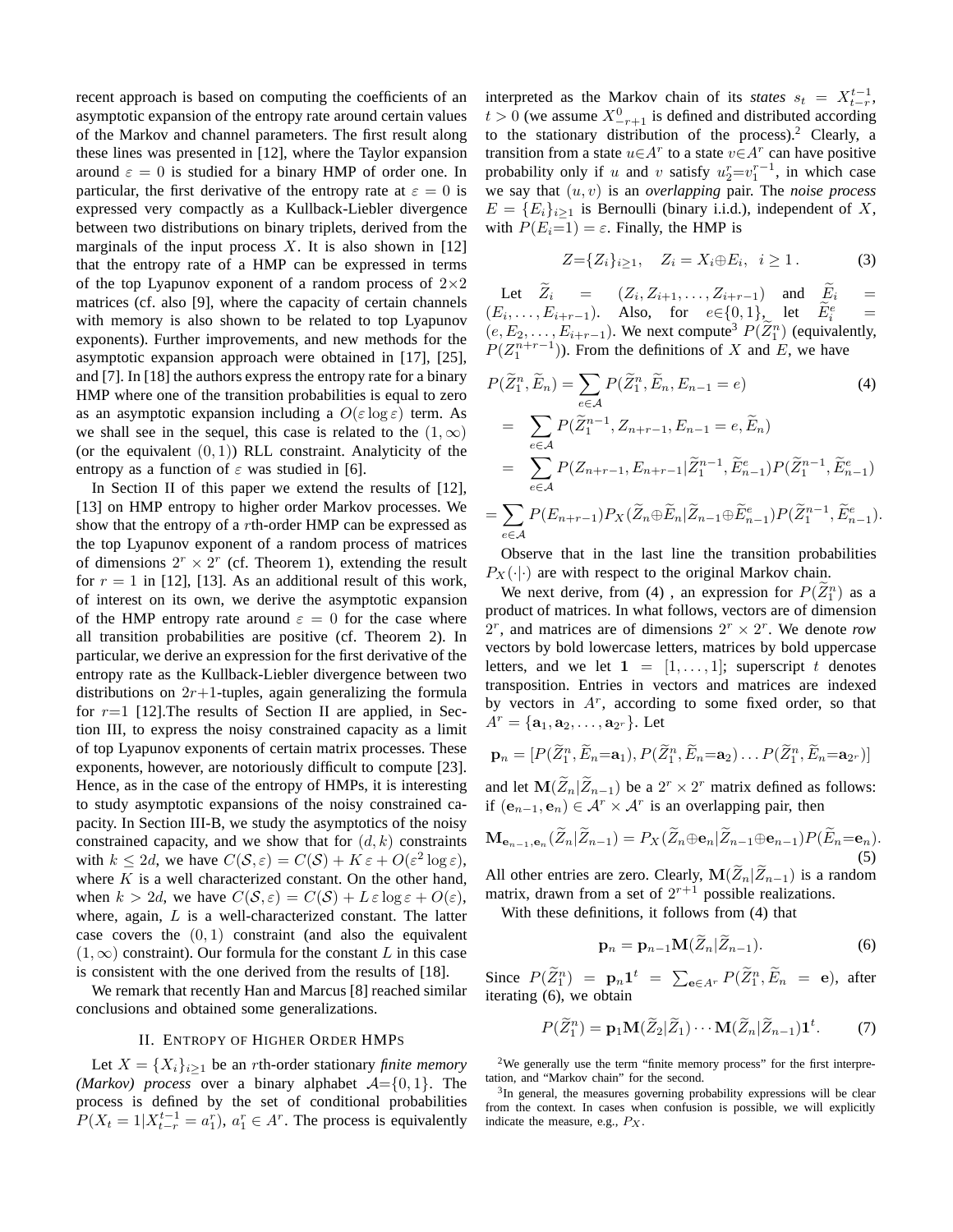The joint distribution  $P(Z_1^n)$  of the HMP, presented in (7), has the form  $p_1A_n1^t$ , where  $A_n$  is the product of the first n−1 random matrices of the process

$$
\mathcal{M} = \mathbf{M}(\widetilde{Z}_2|\widetilde{Z}_1), \mathbf{M}(\widetilde{Z}_3|\widetilde{Z}_2), \dots, \mathbf{M}(\widetilde{Z}_n|\widetilde{Z}_{n-1}), \dots
$$
 (8)

Applying a subadditive ergodic theorem, and noting that  $\mathbf{p}_1 \mathbf{A}_n \mathbf{1}^t$  is a norm of  $\mathbf{A}_n$ , it is readily proved that  $n^{-1} \mathbf{E}[\log P(Z_1^n)]$  must converge to a constant  $\gamma$  known as the *top Lyapunov exponent* of the random process M (cf. [5], [19], [23]). This leads to the following theorem.

*Theorem 1:* The entropy rate of the HMP Z of (3) satisfies

$$
H(Z) = \lim_{n \to \infty} \mathbf{E} \left[ -\frac{1}{n} \log P(Z_1^{n+r}) \right]
$$
  
= 
$$
\lim_{n \to \infty} \frac{1}{n} \mathbf{E} \left[ -\log \left( \mathbf{p}_1 \mathbf{M}(\widetilde{Z}_2 | \widetilde{Z}_1) \cdots \mathbf{M}(\widetilde{Z}_n | \widetilde{Z}_{n-1}) \mathbf{1}^t \right) \right] = -\gamma,
$$

where  $\gamma$  is the top Lyapunov exponent of the process M of (8).

Theorem 1 and its derivation generalize the results, for  $r = 1$ , of [12], [13]. It is known that computing top Lyapunov exponents is hard (maybe infeasible), as shown in [23]. Therefore, we shift our attention to asymptotic approximations.

We consider the entropy rate  $H(Z)$  for the HMP Z as a function of  $\varepsilon$  for *small*  $\varepsilon$ . In order to derive expressions for the entropy rate, we resort to the following formal definition (which was also used in entropy computations in [11] and [12]):

$$
R_n(s,\varepsilon) = \sum_{z_1^n \in \mathcal{A}^n} P_Z^s(z_1^n),\tag{9}
$$

.

where s is a real (or complex) variable, and the summation is over all binary n-tuples. It is readily verified that

$$
\mathbf{H}(Z_1^n) = \mathbf{E} \left[ -\log P(Z_1^n) \right] = -\left. \frac{\partial}{\partial s} R_n(s, \varepsilon) \right|_{s=1}.
$$
 (10)

The entropy of the underlying Markov sequence is

$$
\mathbf{H}(X_1^n) = -\left. \frac{\partial}{\partial s} R_n(s, 0) \right|_{s=1}
$$

Furthermore, let  $\mathbf{P} = [p_{e_i, e_j}]_{e_i, e_j \in A^r}$  be the transition matrix of the underlying rth order Markov chain, and let  $\pi$  =  $[\pi_{e}]_{e \in A^{r}}$  be the corresponding stationary distribution . Define also  $\mathbf{P}(s) = [p_{\mathbf{e}_i,\mathbf{e}_j}^s]_{\mathbf{e}_i,\mathbf{e}_j \in \mathcal{A}^r}$  and  $\boldsymbol{\pi}(s) = [\pi_{\mathbf{e}}^s]_{\mathbf{e} \in \mathcal{A}^r}$ . Then

$$
R_n(s,0) = \sum_{z^n} P_X^s(z_1^n) = \pi(s) \mathbf{P}(s)^{n-1} \mathbf{1}^t. \tag{11}
$$

Using a formal Taylor expansion near  $\varepsilon = 0$ , we write

$$
R_n(s,\varepsilon) = R_n(s,0) + \varepsilon \left. \frac{\partial}{\partial \varepsilon} R_n(s,\varepsilon) \right|_{\varepsilon=0} + O(g(n)\varepsilon^2), \tag{12}
$$

where  $g(n)$  is the second derivative of  $R_n(s, \varepsilon)$  with respect to  $\varepsilon$ , computed at some  $\varepsilon'$ , provided these derivatives exist (the dependence on  $n$  stems from  $(9)$ ).

Using analyticity at  $\varepsilon = 0$  (cf. [6]), we find

$$
\mathbf{H}(Z_1^n) = \mathbf{H}(X_1^n) - \varepsilon \frac{\partial^2}{\partial s \partial \varepsilon} R_n(s, \varepsilon) \Big|_{\substack{\varepsilon = 0, \\ s = 1}} + O(g(n)\varepsilon^2)
$$

$$
= \mathbf{H}(X_1^n) - \varepsilon \frac{\partial}{\partial s} \frac{\partial}{\partial \varepsilon} \sum_{z_1^n} P_Z^s(z_1^n) \Big|_{\substack{\varepsilon = 0, \\ s = 1}} + O(g(n)\varepsilon^2). \tag{13}
$$

To compute the linear term in the Taylor expansion (13), we differentiate with respect to s, and evaluate at  $s = 1$ . Proceeding in analogy to the derivation in [12], [13], we obtain the following result.

*Theorem 2:* If the conditional symbol probabilities in the finite memory (Markov) process X satisfy  $P(a_{r+1}|a_1^r) > 0$ for all  $a_1^{r+1} \in \mathcal{A}^{r+1}$ , then the entropy rate of Z for small  $\varepsilon$  is

$$
H(Z) = \lim_{n \to \infty} \frac{1}{n} H_n(Z^n) = H(X) + f_1(P)\varepsilon + O(\varepsilon^2), \tag{14}
$$

where, denoting by  $\bar{z}_i$  the Boolean complement of  $z_i$ , and  $\tilde{z}^{2r+1} = z_1 \dots z_r \bar{z}_{r+1} z_{r+2} \dots z_{2r+1}$ , we have

$$
f_1(P) = \sum_{z_1^{2r+1}} P_X(z_1^{2r+1}) \log \frac{P_X(z_1^{2r+1})}{P_X(\check{z}_1^{2r+1})}
$$
  
=  $\mathbb{D}\left(P_X(z_1^{2r+1})||P_X(\check{z}_1^{2r+1})\right)$ . (15)

Here,  $\mathbb{D}(\cdot||\cdot)$  is the Kullback-Liebler divergence, applied here to distributions on  $A^{2r+1}$  derived from the marginals of  $X.\Box$ 

The proof of Theorem 2, omitted here due to space limitations, generalizes and follows along the lines of [12], [13], where it was derived for the case  $r = 1$ .

**Remark**. A question arises about the asymptotic expansion of the entropy  $H(Z)$  when some of the conditional probabilities are zero. Clearly, when some transition probabilities are zero, then certain sequences  $x_1^n$  are not reachable by the Markov process, which provides the link to constrained sequences. For example, consider a Markov chain with the following transition probabilities

$$
\mathbf{P} = \left[ \begin{array}{cc} 1-p & p \\ 1 & 0 \end{array} \right] \tag{16}
$$

where  $0 \leq p \leq 1$ . This process generates sequences satisfying the  $(1, \infty)$  constraint (or, under a different interpretation of rows and columns, the equivalent  $(0, 1)$  constraint). The output sequence Z, however, will generally not satisfy the constraint. The probability of the constraint-violating sequences at the output of the channel is polynomial in  $\varepsilon$ , which will generally contribute a term  $O(\varepsilon \log \varepsilon)$  to the entropy rate  $H(Z)$  when  $\varepsilon$ is small. This was already observed for the transition matrix **P** of  $(16)$  in [18], where it is shown that

$$
H(Z) = H(P) - \frac{p(2-p)}{1+p} \varepsilon \log \varepsilon + O(\varepsilon) \tag{17}
$$

as  $\varepsilon \to 0$ . Recently, Han and Marcus [8] showed that in general

$$
H(Z) = H(P) - f_0(P)\varepsilon \log \varepsilon + O(\varepsilon)
$$

when at least one of the transition probabilities in the Markov chain is zero. If all transition probabilities are positive, then  $f_0(P) = 0$  and the coefficient  $f_1(P)$  at  $\varepsilon$  is then computed as in Theorem 2.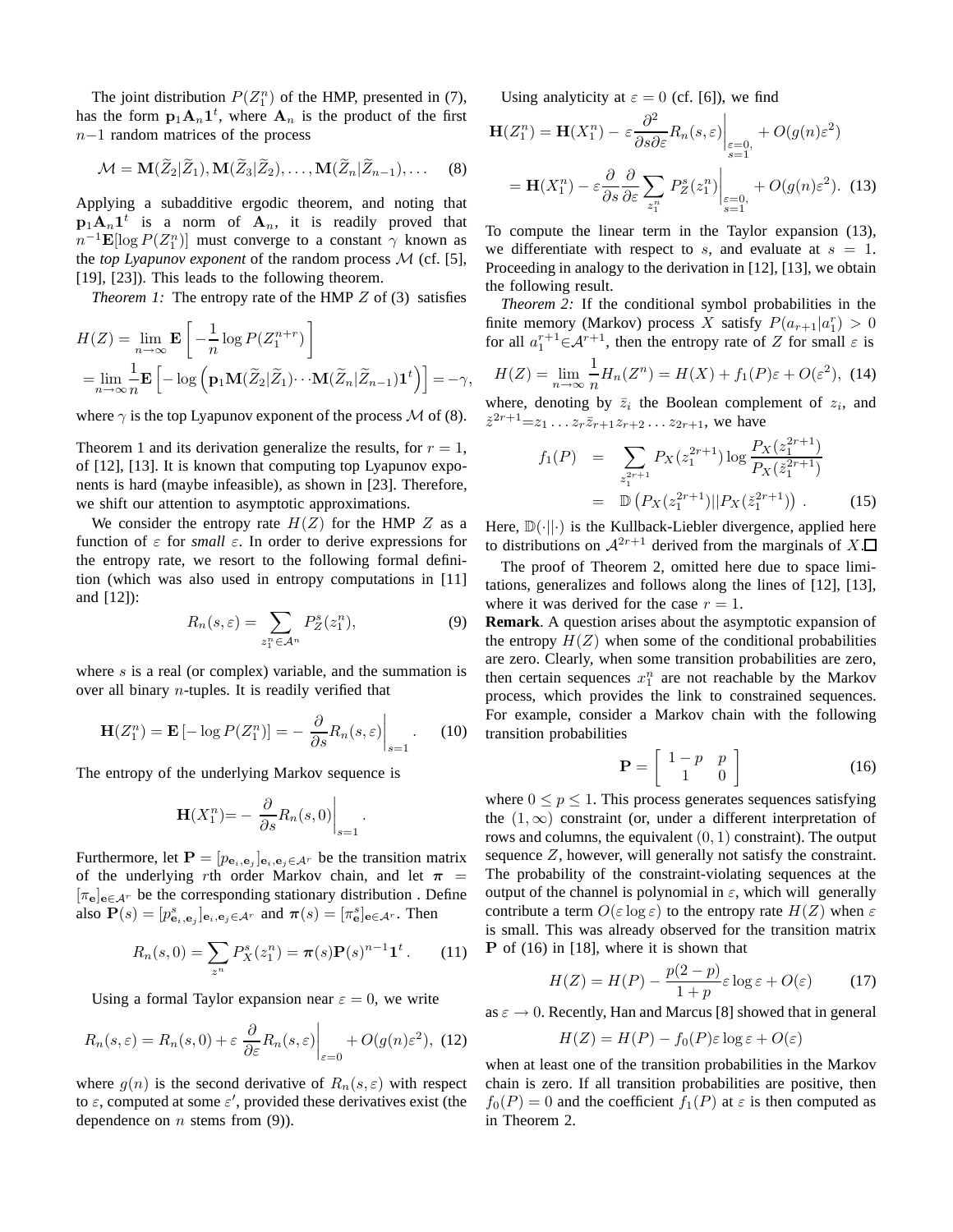## III. CAPACITY OF THE NOISY CONSTRAINED SYSTEM

We now apply the results on HMPs to the problem of noisy constrained capacity.

# *A. Capacity in terms of Lyapunov exponents*

Recall that  $I(X; Z) = H(Z) - H(\varepsilon)$  and, by Theorem 1, when X is a Markov process, we have  $H(Z) = \mu(P)$ where  $\mu(P)$  is the top Lyapunov exponent of the process  ${M(Z_i|Z_{i-1})}_i>0$ . The process optimizing the mutual information can be approached by a sequence of Markov representations  $P^{(r)}$  of the constraint, of increasing order [3]. We conclude the following.

*Theorem 3:* The noisy constrained capacity  $C(S, \varepsilon)$  for a  $(d, k)$  constraint through a BSC channel of parameter  $\varepsilon$  is given by

$$
C(S, \varepsilon) = \lim_{r \to \infty} \sup_{P(r)} \mu(P^{(r)}) - H(\varepsilon)
$$
 (18)

where  $P^{(r)}$  denotes the probability law of an *r*th-order Markov process generating the  $(d, k)$  constraint S.

In the next subsection, we turn our attention to asymptotic expansions of  $C(S, \varepsilon)$  near  $\varepsilon = 0$ .

# *B. Asymptotic behavior*

A nontrivial constraint will necessarily have some zerovalued conditional probabilities. Therefore, the associated HMP will not be covered by Theorem 2, and generally, as discussed in the remark following Theorem 2, we expect to have

$$
H(Z) = H(P) - f_0(P)\varepsilon \log \varepsilon + f_1(P)\varepsilon + o(\varepsilon) \tag{19}
$$

for some  $f_0(P)$  and  $f_1(P)$  where P is the underlying Markov process [8]. Notice that expanding around  $\varepsilon = 0$  corresponds to taking the maxentropic process  $P \triangleq P^{\max}$  in (19). Therefore, after subtracting  $H(\varepsilon)$ , recalling that  $H(\varepsilon)$  =  $-\varepsilon \log \varepsilon + \varepsilon - O(\varepsilon^2)$  for small  $\varepsilon$ , and arguing as in [8], the expansion for  $C(S, \varepsilon)$  becomes

$$
C(S, \varepsilon) = C(S) - (1 - f_0(P^{\max}))\varepsilon \log \varepsilon + (f_1(P^{\max}) - 1)\varepsilon + o(\varepsilon)
$$
\n(20)

where  $C(S)$  is the capacity of noiseless RLL system. Various methods exist to derive  $C(S)$  [16]. In particular, one can write [14]  $C(S) = -\log \rho_0$ , where  $\rho_0$  is the smallest real root of k

$$
\sum_{\ell=d}^{\infty} \rho_0^{\ell+1} = 1.
$$
 (21)

We will show that for some RLL constraints, we have  $f_0(P) = 1$  in (20), and the noisy constrained capacity is of the form  $C(S, \varepsilon) = C(S) + O(\varepsilon)$  (cf. Theorem 4 below). The first two terms of the expansion (20) were independently derived in [8], using a different methodology.

Next, we compute the leading terms of the expansion (20), leading to Theorems 4 and 5 below. Summing over the number of errors introduced by the channel, we write

$$
P_Z(Z_1^n) = P_X(X_1^n)(1 - \varepsilon)^n
$$
  
+  $\varepsilon (1 - \varepsilon)^{n-1} \sum_{i=1}^n P_X(X_1^n \oplus e_i) + O(\varepsilon^2)$  (22)

where  $e_j = (0, \ldots, 0, 1, 0, \ldots, 0) \in \mathcal{A}^n$  with a 1 at position j. Let  $B_n \subseteq \mathcal{A}^n$  denote the set of sequence  $z_1^n$  at Hamming distance one from  $S_n$ , and  $C_n = \mathcal{A}^n \setminus (S_n \cup B_n)$ . Notice that sequences in  $C_n$  are at distance at least two from  $S_n$ , and contribute to the  $O(\varepsilon^2)$  term in. From (22), recalling the definition (9), we have

$$
R_n(s,\varepsilon) = \sum_{z_1^n \in S_n} (1-\varepsilon)^{ns} \left( P_X(z_1^n)^s + \frac{\varepsilon}{1-\varepsilon} \sum_{i=1}^n P_X(z_1^n \oplus e_i) \right)^s
$$
  
+ 
$$
\sum_{z_1^n \in B_n \setminus S_n} \varepsilon^s (1-\varepsilon)^{(n-1)s} \left( \sum_{i=1}^n P_X(z_1^n \oplus e_i) \right)^s + O(\varepsilon^2).
$$
 (23)

We now restrict our attention to the case  $k \leq 2d$ . In this case, a one-bit flip on a  $(d, k)$  sequence is guaranteed to violate the constraint, and thus we have  $S_n \cap B_n = \phi$ . Let  $N_i(z_1^n)$  denote the number of  $(d, k)$  sequences at Hamming distance one from  $z_1^n \oplus e_i$ . Then, the term marked (\*) in (23) vanishes, and after some manipulations we obtain

$$
R_n(s,\varepsilon) = R_n(s,0)(1-\varepsilon)^{ns} + \varepsilon^s (1-\varepsilon)^{(n-1)s} Q_n(s) + O(\varepsilon^{2s}),
$$
\n(24)

where

$$
Q_n(s) = \sum_{z_1^n \in S_n} \sum_{i=1}^n \frac{1}{N_i(X_1^n)} \left( \sum_{j=1}^n P(X_1^n \oplus e_i \oplus e_j) \right)^s
$$
\n(25)

Observing that  $N_i(z_1^n) = N_j(z_1^n \oplus e_i \oplus e_j)$  whenever  $(z_1^n, z_1^n \oplus e_j^n)$  $e_i \oplus e_j$ )∈ $S_n^2$ , it follows from (25) that  $Q_n(1)=n$ . We compute the entropy  $H(Z_1^n)$  by taking the derivative of  $R_n(s, \varepsilon)$  at  $s = 1$ , which yields, after setting  $Q_n(1)=n$  and some further algebraic manipulations,

$$
\mathbf{H}(Z_1^n) = \mathbf{H}(X_1^n) - n\varepsilon \log \varepsilon - (Q_n'(1) + \mathbf{H}(X_1^n))\varepsilon + O(\varepsilon^2 \log \varepsilon)
$$
\n(26)

where  $Q'_n(1)$  is the derivative of  $Q_n(s)$  at  $s = 1$ . Thus, in the case  $k \le 2d$ , we have  $f_0(P) = 1$ , and the term  $O(\varepsilon \log \varepsilon)$ in (20) cancels out in this case.

Further computations are required to compute  $Q'_n(1)$  and obtain the coefficient of  $\varepsilon$  in (26). The complete derivation is presented in the full paper. Here, we provide the necessary definitions, and state the result.

Except for border effects that do not affect the asymptotics, we can represent the  $(d, k)$  sequence  $X_1^n$  as a sequence over the *extended* alphabet (of *phrases*)

$$
\mathcal{B} = \{0^d 1, 0^{d+1} 1, \ldots, 0^k 1\}.
$$

*Unconstrained* sequences over  $\beta$  correspond to  $(d, k)$  sequences, and, conversely (again neglecting border effects), every  $(d, k)$  sequence can be written as a sequence over  $\beta$ . Let  $P_{\beta}^{\max}$  denote the measure induced on B by the maxentropic distribution  $P^{\max}$ , and define

$$
p_{\ell} = P_{\beta}^{\max}(0^{\ell}1), \quad d \le \ell \le k. \tag{27}
$$